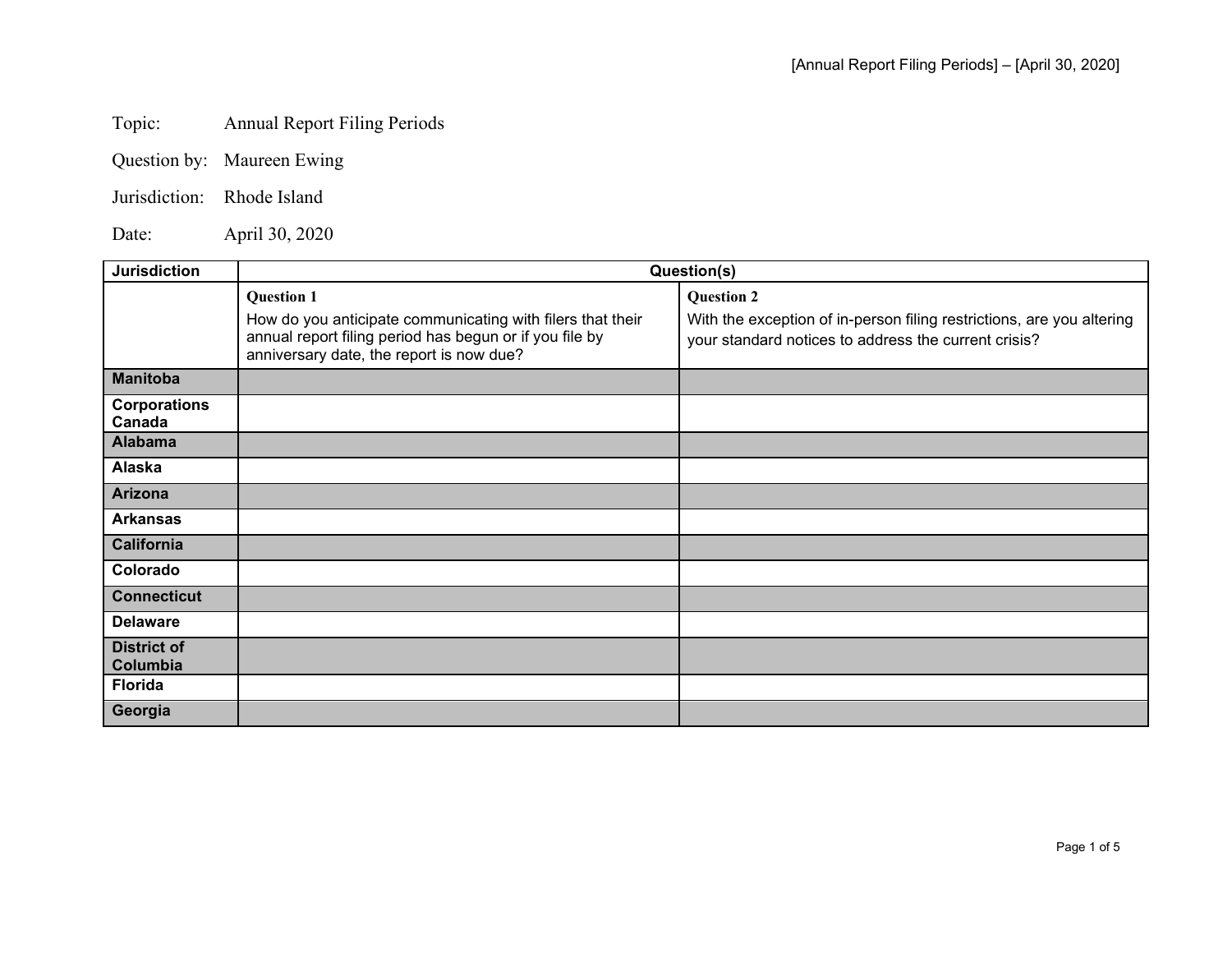| <b>Jurisdiction</b>  | Question(s)                                                                                                                                                                                                                                                                                                                                          |                                                                                                                                                                                                                                                                                                                                           |
|----------------------|------------------------------------------------------------------------------------------------------------------------------------------------------------------------------------------------------------------------------------------------------------------------------------------------------------------------------------------------------|-------------------------------------------------------------------------------------------------------------------------------------------------------------------------------------------------------------------------------------------------------------------------------------------------------------------------------------------|
|                      | <b>Question 1</b><br>How do you anticipate communicating with filers that their<br>annual report filing period has begun or if you file by<br>anniversary date, the report is now due?                                                                                                                                                               | <b>Question 2</b><br>With the exception of in-person filing restrictions, are you altering<br>your standard notices to address the current crisis?                                                                                                                                                                                        |
| <b>Hawaii</b>        | Through our business partner, Hawaii Information<br>Consortium, LLC, HIC, we email annual report filing<br>reminders, mail post card reminders and we do news<br>releases every quarter. Entities may also check their record<br>online to see if they are in good standing, if it is time to file or<br>if they are delinquent.                     |                                                                                                                                                                                                                                                                                                                                           |
| Idaho                |                                                                                                                                                                                                                                                                                                                                                      |                                                                                                                                                                                                                                                                                                                                           |
| <b>Illinois</b>      |                                                                                                                                                                                                                                                                                                                                                      |                                                                                                                                                                                                                                                                                                                                           |
| <b>Indiana</b>       | In Indiana we have suspended running the batch job that<br>sends past due notices, pending administrative dissolution<br>notices and administrative dissolution notices to businesses.<br>We do not have late fees, so until the job is turned back on<br>businesses will stay in active status.                                                     | We did not run the job in April and will not run it in May. I am not<br>certain what we will do for June. When the job turns back on we<br>will have to catch up on the months will skipped, but will do so<br>over time to prevent generating too many calls and a back log for<br>certificates of clearance from Department of Revenue. |
| lowa                 |                                                                                                                                                                                                                                                                                                                                                      |                                                                                                                                                                                                                                                                                                                                           |
| <b>Kansas</b>        |                                                                                                                                                                                                                                                                                                                                                      |                                                                                                                                                                                                                                                                                                                                           |
| Kentucky             |                                                                                                                                                                                                                                                                                                                                                      |                                                                                                                                                                                                                                                                                                                                           |
| Louisiana            | Similar to Indiana, in Louisiana we have suspended running<br>our batch processes that administratively terminate or revoke<br>any businesses. We have not made any public notification of<br>this, as we are continuing to process all annual report filings<br>daily. Until we turn the process(es) back on, the businesses<br>will stay "Active". | A decision on when the process(es) will be turned back on has<br>not been made yet. When we do, we will catch up on the missed<br>suspensions and generate a "blanket" note to put on those<br>entities, to explain for future, why they were not suspended on<br>their appointed date.                                                   |
| <b>Maine</b>         |                                                                                                                                                                                                                                                                                                                                                      |                                                                                                                                                                                                                                                                                                                                           |
| <b>Maryland</b>      |                                                                                                                                                                                                                                                                                                                                                      |                                                                                                                                                                                                                                                                                                                                           |
| <b>Massachusetts</b> |                                                                                                                                                                                                                                                                                                                                                      |                                                                                                                                                                                                                                                                                                                                           |
| Michigan             |                                                                                                                                                                                                                                                                                                                                                      |                                                                                                                                                                                                                                                                                                                                           |
| <b>Minnesota</b>     |                                                                                                                                                                                                                                                                                                                                                      |                                                                                                                                                                                                                                                                                                                                           |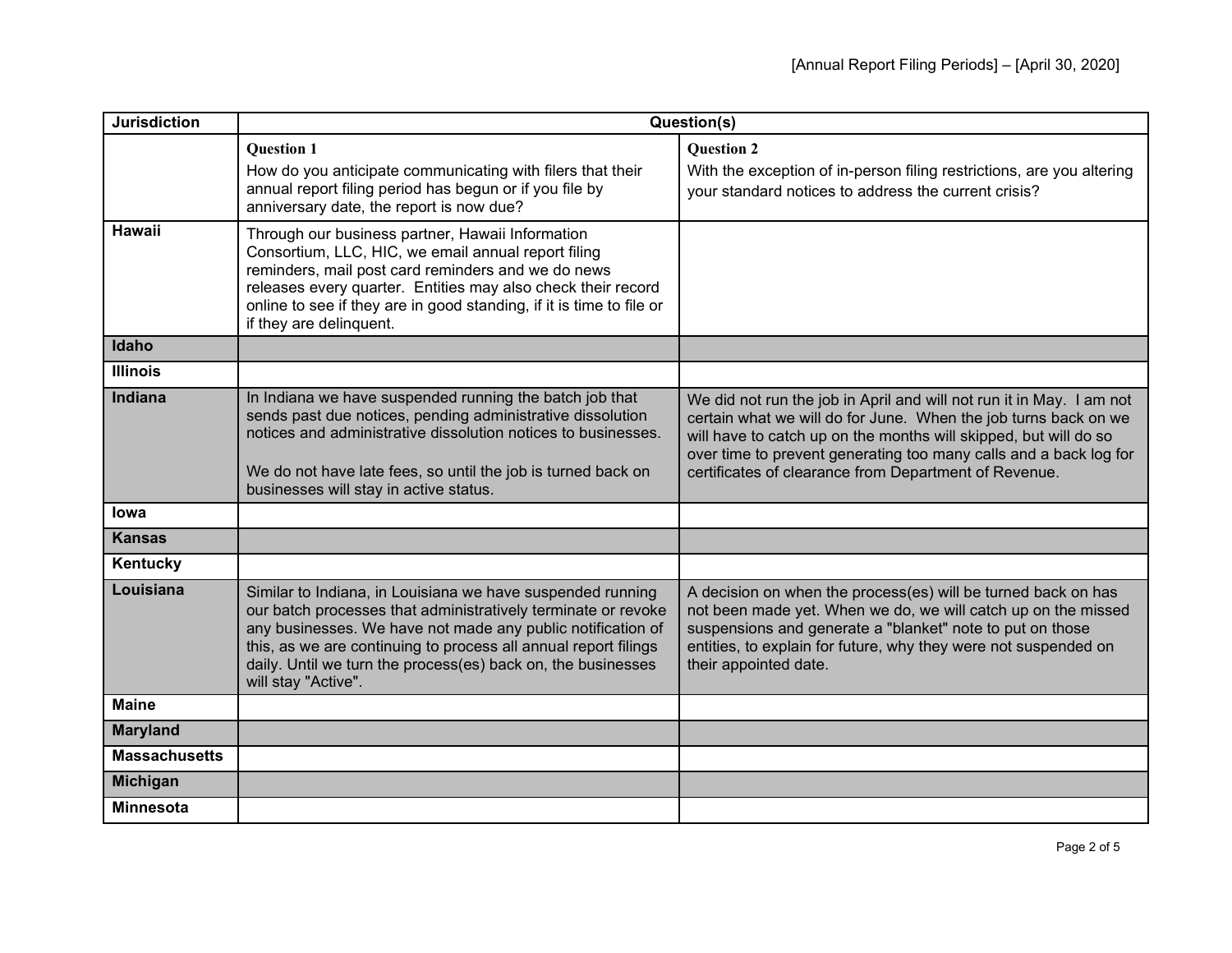| <b>Jurisdiction</b>   | Question(s)                                                                                                                                                                                                                                                                    |                                                                                                                                                                          |
|-----------------------|--------------------------------------------------------------------------------------------------------------------------------------------------------------------------------------------------------------------------------------------------------------------------------|--------------------------------------------------------------------------------------------------------------------------------------------------------------------------|
|                       | <b>Question 1</b><br>How do you anticipate communicating with filers that their<br>annual report filing period has begun or if you file by<br>anniversary date, the report is now due?                                                                                         | <b>Question 2</b><br>With the exception of in-person filing restrictions, are you altering<br>your standard notices to address the current crisis?                       |
| <b>Mississippi</b>    |                                                                                                                                                                                                                                                                                |                                                                                                                                                                          |
| <b>Missouri</b>       |                                                                                                                                                                                                                                                                                |                                                                                                                                                                          |
| <b>Montana</b>        | In Montana, our filing deadlines are outlined in statute,<br>however our fees are in Rule, so we were able to implement<br>an emergency rule based on the Governor's executive order,<br>and waive the late fees for annual reports for 90 days.                               | We simply posted a notice on our main page of our website,<br>since we only allow online filings.                                                                        |
| <b>Nebraska</b>       |                                                                                                                                                                                                                                                                                |                                                                                                                                                                          |
| <b>Nevada</b>         | Nevada's Governor issued an Executive Order allowing an<br>extension of 60 days after the expiration of his emergency<br>orders related to COVID. That tentatively means anyone due<br>in March, April or May will not have to pay until July 30 and<br>will not be penalized. | Our office has not issued any notifications related to this and we<br>still accept online and in-person filings from those who don't take<br>advantage of the extension. |
| <b>New Hampshire</b>  |                                                                                                                                                                                                                                                                                |                                                                                                                                                                          |
| <b>New Jersey</b>     |                                                                                                                                                                                                                                                                                |                                                                                                                                                                          |
| <b>New Mexico</b>     |                                                                                                                                                                                                                                                                                |                                                                                                                                                                          |
| <b>New York</b>       |                                                                                                                                                                                                                                                                                |                                                                                                                                                                          |
| <b>North Carolina</b> | NC is in a similar situation. However, we have built into our<br>statutes a delinquency date. Therefore we were able to tell<br>them they have until June 15th before the annual report is<br>considered delinquent.                                                           | The filing date for fiscal year end business corps is April 15th and<br>all LLCs are required to file on or before April 15th.                                           |
| <b>North Dakota</b>   |                                                                                                                                                                                                                                                                                |                                                                                                                                                                          |
| Ohio                  |                                                                                                                                                                                                                                                                                |                                                                                                                                                                          |
| <b>Oklahoma</b>       |                                                                                                                                                                                                                                                                                |                                                                                                                                                                          |
| Oregon                |                                                                                                                                                                                                                                                                                | We are not altering our reminders to nonprofits that their annual<br>report is due. However, we are offering up to 135 days delay in<br>reinstatement fees upon request. |
| Pennsylvania          |                                                                                                                                                                                                                                                                                |                                                                                                                                                                          |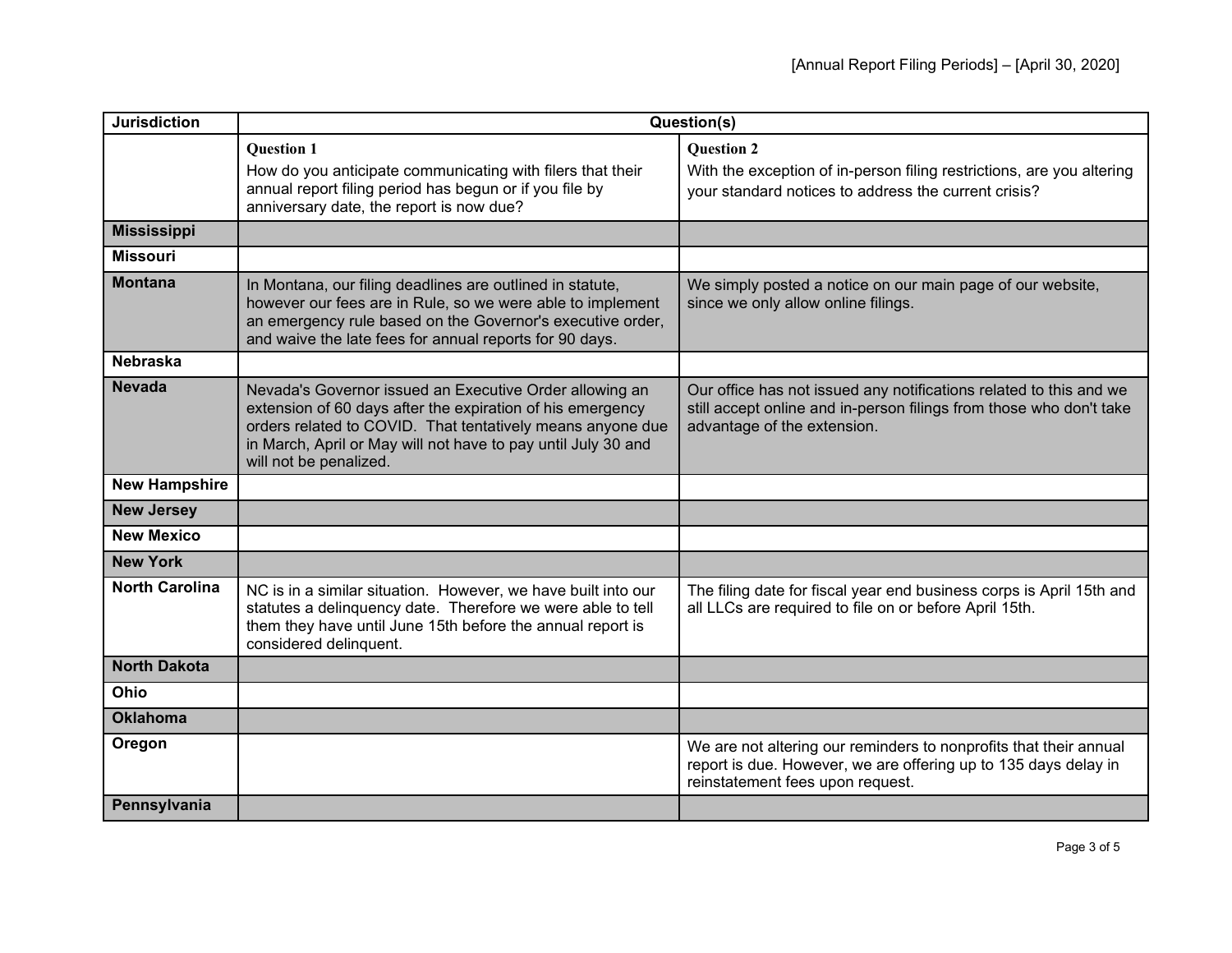| <b>Jurisdiction</b>   | Question(s)                                                                                                                                                                            |                                                                                                                                                    |
|-----------------------|----------------------------------------------------------------------------------------------------------------------------------------------------------------------------------------|----------------------------------------------------------------------------------------------------------------------------------------------------|
|                       | <b>Question 1</b><br>How do you anticipate communicating with filers that their<br>annual report filing period has begun or if you file by<br>anniversary date, the report is now due? | <b>Question 2</b><br>With the exception of in-person filing restrictions, are you altering<br>your standard notices to address the current crisis? |
| <b>Rhode Island</b>   |                                                                                                                                                                                        |                                                                                                                                                    |
| <b>South Carolina</b> |                                                                                                                                                                                        |                                                                                                                                                    |
| <b>South Dakota</b>   |                                                                                                                                                                                        |                                                                                                                                                    |
| Tennessee             |                                                                                                                                                                                        |                                                                                                                                                    |
| <b>Texas</b>          |                                                                                                                                                                                        |                                                                                                                                                    |
| <b>Utah</b>           |                                                                                                                                                                                        |                                                                                                                                                    |
| <b>Vermont</b>        |                                                                                                                                                                                        |                                                                                                                                                    |
| Virginia              |                                                                                                                                                                                        |                                                                                                                                                    |
| Washington            |                                                                                                                                                                                        |                                                                                                                                                    |
| <b>West Virginia</b>  |                                                                                                                                                                                        |                                                                                                                                                    |
| <b>Wisconsin</b>      |                                                                                                                                                                                        |                                                                                                                                                    |
| Wyoming               |                                                                                                                                                                                        |                                                                                                                                                    |

**Additional comments:**

## **Full text of email:**

## Good afternoon!

I hope everyone is doing well! On June 1 our non-profit annual report filing period will begin. We do not have statutory authority to delay the filing period or to waive or compromise the filing fee owed to the State. I assume many of you are in the same position of not wanting to appear tonedeaf to the obvious hardships entities are currently facing while balancing the statutory obligations of our office. For states in similar circumstances:

How do you anticipate communicating with filers that their annual report filing period has begun or if you file by anniversary date, the report is now due?